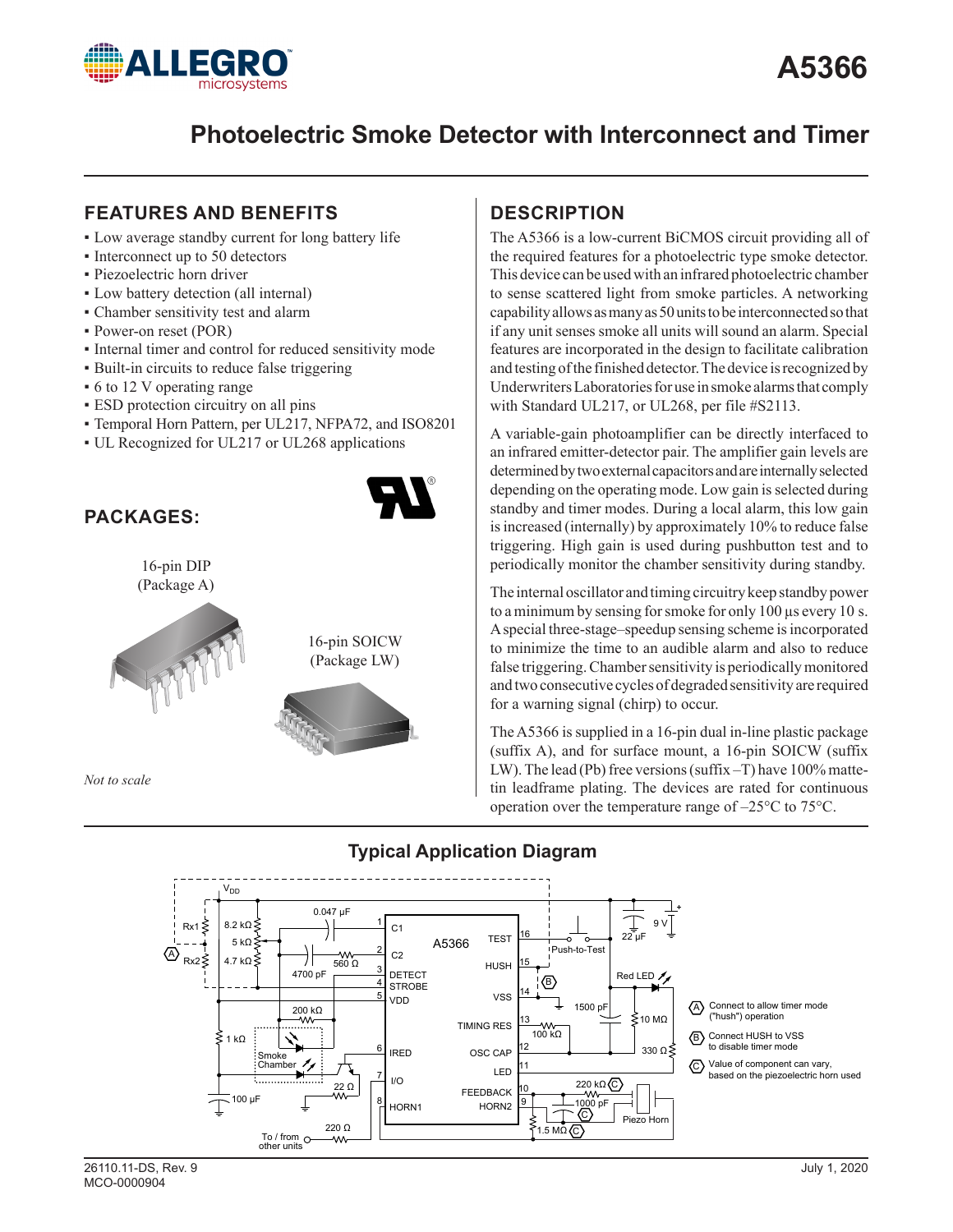#### **Selection Guide**

| <b>Part Number</b> | Pb-free | Package                    | Packing            |
|--------------------|---------|----------------------------|--------------------|
| A5366CA            |         | 16-pin DIP through hole    | 25 pieces / tube   |
| A5366CA-T          | Yes     | 16-pin DIP through hole    | 25 pieces / tube   |
| A5366CLWTR-T       | Yes     | 16-pin SOICW surface mount | 1000 pieces / reel |

#### **Absolute Maximum Ratings\***

| <b>Characteristic</b>               | Symbol                      | <b>Notes</b>           | Rating                  | <b>Units</b> |
|-------------------------------------|-----------------------------|------------------------|-------------------------|--------------|
| Supply Voltage Range                | $V_{DD}$                    | Referenced to $V_{SS}$ | $-0.5$ to 15            |              |
| Input Voltage Range                 | V <sub>IN</sub>             | Referenced to $V_{SS}$ | $-0.3$ to $V_{DD}$ +0.3 |              |
| Input Current                       | <sup>I</sup> IN             |                        | 10                      | mA           |
| Operating Ambient Temperature Range |                             |                        | $-25$ to $75$           | °C           |
| Maximum Junction Temperature        | $\Gamma$ <sub>I</sub> (max) |                        | 150                     | °C           |
| Storage Temperature Range           | $I_{\text{stg}}$            |                        | $-55$ to 125            | °C           |

\*CAUTION: BiCMOS devices have input static protection but are susceptible to damage if exposed to extremely high static electrical charges.

#### **Thermal Characteristics**

| <b>Characteristic</b>      | Symbol                           | <b>Test Conditions*</b>                            |    | <b>Units</b> |
|----------------------------|----------------------------------|----------------------------------------------------|----|--------------|
| Package Thermal Resistance |                                  | Package A, on 4-layer PCB based on JEDEC standard  | 38 | °C/W         |
|                            | $\mathsf{R}_{\theta\mathsf{JA}}$ | Package LW, on 4-layer PCB based on JEDEC standard | 48 | $°C/W$       |

\*Additional thermal information available on Allegro website.

### **Terminal List Table**



|                                                                                                                                 | Package LW |                                                                                                                              |
|---------------------------------------------------------------------------------------------------------------------------------|------------|------------------------------------------------------------------------------------------------------------------------------|
| C1<br>$C2$ $\sqrt{2}$<br>DETECT <sup>3</sup><br>STROBE <sub>[4</sub><br>$VDD$ <sup>5</sup><br>IRED <sup>6</sup><br>I/O<br>HORN1 |            | <b>TEST</b><br><b>HUSH</b><br>5<br><b>VSS</b><br><b>TIMING RES</b><br>OSC CAP<br>LED<br><b>FEEDBACK</b><br>HORN <sub>2</sub> |
|                                                                                                                                 |            |                                                                                                                              |

| <b>Number</b>   | <b>Function</b><br>Name |                                                                                                  |  |
|-----------------|-------------------------|--------------------------------------------------------------------------------------------------|--|
| 1               | C <sub>1</sub>          | Sets photoamplifier gain in supervisory mode                                                     |  |
| 2               | C <sub>2</sub>          | Sets photoamplifier gain in standby mode                                                         |  |
| 3               | <b>DETECT</b>           | Photoamplifier input                                                                             |  |
| 4               | <b>STROBE</b>           | Strobed supply ( $V_{DD}$ – 5 V) for photoamplifier low-side<br>reference                        |  |
| 5<br><b>VDD</b> |                         | Positive supply voltage                                                                          |  |
| 6               | <b>IRED</b>             | Output to smoke chamber IR LED driver                                                            |  |
| $\overline{7}$  | I/O                     | Input-output to interconnected detectors                                                         |  |
| 8               | HORN1                   | Output for driving piezoelectric horn                                                            |  |
| 9               | HORN <sub>2</sub>       | Complementary output for driving piezoelectric horn                                              |  |
| 10              | <b>FEEDBACK</b>         | Input for driving piezoelectric horn                                                             |  |
| 11              | <b>LED</b>              | Output to drive visible LED                                                                      |  |
| 12              | OSC CAP                 | Connection for capacitor to set clock frequency                                                  |  |
| 13              | <b>TIMING RES</b>       | Connection for resistor to set clock frequency                                                   |  |
| 14              | <b>VSS</b>              | Negative supply voltage                                                                          |  |
| 15              | <b>HUSH</b>             | Input for photoamplifier timer mode reference; can also<br>disable timer mode                    |  |
| 16              | TEST                    | Enables push-to-test mode and diagnostic test/calibration<br>mode; starts timer mode, if enabled |  |

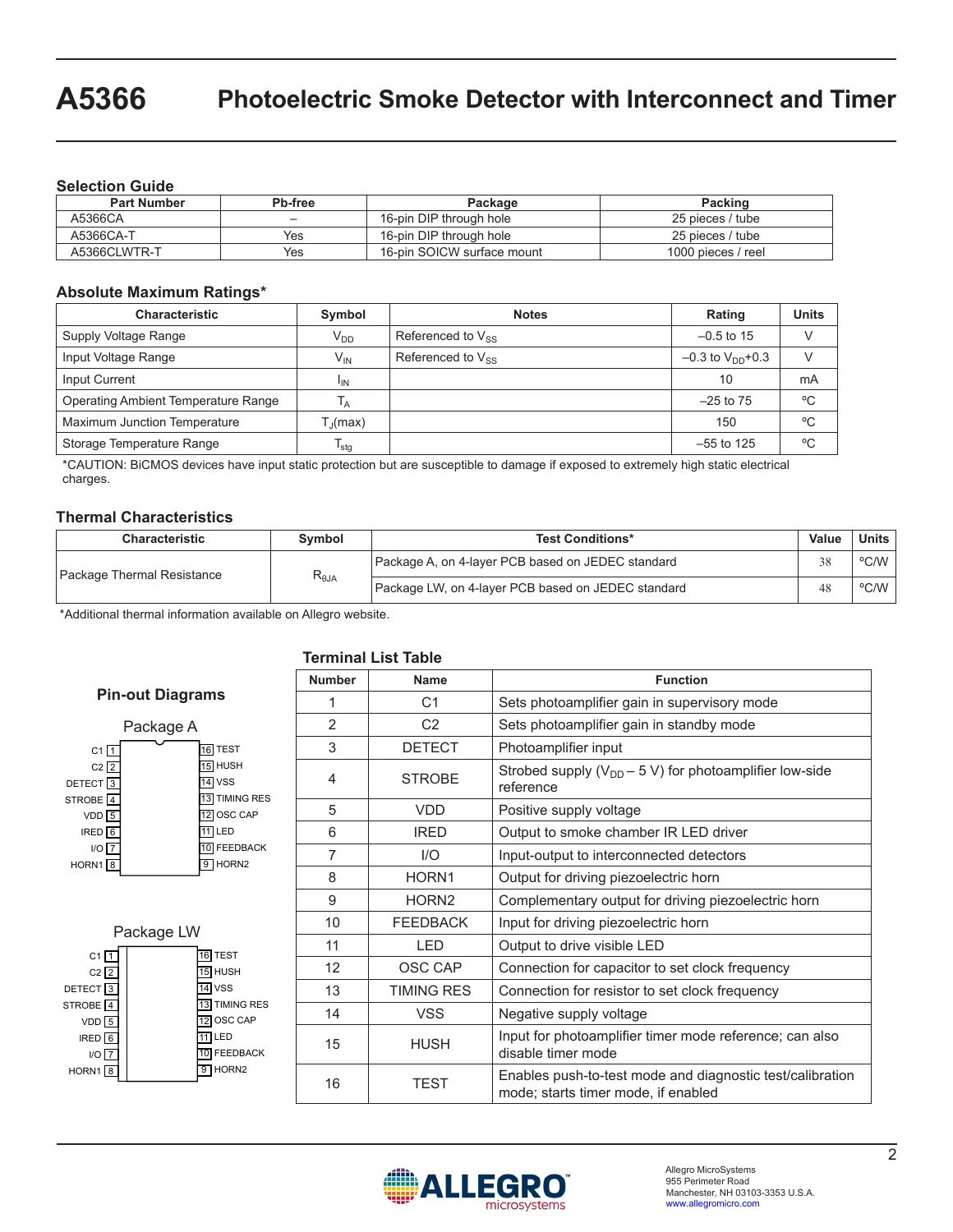# **Functional Block Diagram**



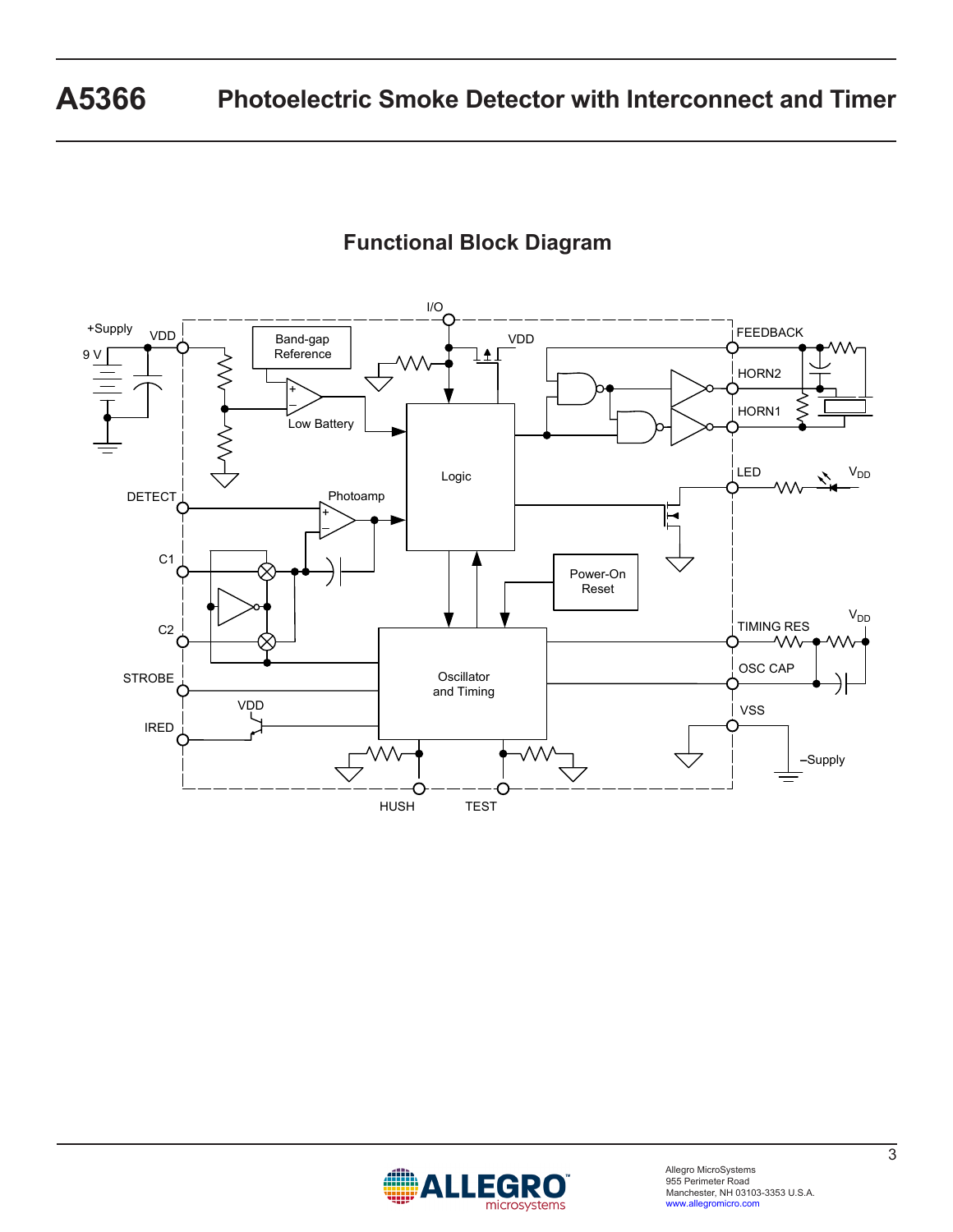# **A5366 Photoelectric Smoke Detector with Interconnect and Timer**

| Characteristic                        | Symbol                                                  | <b>Test Conditions</b>                                                         | <b>Test Pin</b>          | $V_{DD}$                 | Min.                     | Typ. <sup>2</sup>        | Max.                     | <b>Units</b> |
|---------------------------------------|---------------------------------------------------------|--------------------------------------------------------------------------------|--------------------------|--------------------------|--------------------------|--------------------------|--------------------------|--------------|
| Supply Voltage Range                  | $V_{DD}$                                                |                                                                                | 5                        | $\equiv$                 | 6.0                      |                          | 12                       | V            |
|                                       |                                                         | Average in standby mode, configured per<br>typical application                 | 5                        | 12                       | $\overline{\phantom{m}}$ | $\overline{\phantom{0}}$ | 9                        | μA           |
| <b>Operating Supply Current</b>       | $I_{DD}$                                                | During STROBE on, IRED off, configured per<br>typical application              | 5                        | 12                       | $\overline{\phantom{0}}$ | $\overline{\phantom{0}}$ | 2.0                      | mA           |
|                                       |                                                         | During STROBE on, IRED on, configured per<br>typical application               | 5                        | 12 <sup>2</sup>          |                          | $\overline{\phantom{0}}$ | 3.0                      | mA           |
|                                       |                                                         |                                                                                | 7                        | 9                        | $\overline{\phantom{0}}$ | $\overline{\phantom{0}}$ | 1.5                      | V            |
|                                       |                                                         |                                                                                | 10                       | $\boldsymbol{9}$         | $\overline{\phantom{0}}$ | $\overline{\phantom{0}}$ | 2.7                      | V            |
| Low-Level Input Voltage               | $V_{IL}$                                                |                                                                                | 16                       | 9                        | $\overline{\phantom{0}}$ | $\overline{\phantom{0}}$ | 7.0                      | $\vee$       |
|                                       |                                                         |                                                                                | 15                       | 9                        | $\overline{\phantom{0}}$ | $\overline{\phantom{0}}$ | 0.5                      | $\vee$       |
|                                       |                                                         |                                                                                | $\overline{7}$           | 9                        | 3.2                      | $\overline{\phantom{0}}$ | $\overline{\phantom{0}}$ | $\vee$       |
|                                       |                                                         |                                                                                | 10                       | 9                        | 6.3                      | $\overline{\phantom{0}}$ | $\overline{\phantom{0}}$ | $\vee$       |
| High-Level Input Voltage              | $V_{\text{IH}}$                                         |                                                                                | 16                       | 9                        | 8.5                      | $\overline{\phantom{0}}$ | $\overline{\phantom{0}}$ | $\vee$       |
|                                       |                                                         |                                                                                | 15                       | 9                        | 1.6                      | $\overline{\phantom{0}}$ | $\qquad \qquad -$        | V            |
| Input Leakage High<br>$I_{\text{IH}}$ | $V_{IN}$ = $V_{DD}$ , STROBE active, OSC CAP = $V_{DD}$ | 1, 2                                                                           | 12                       | $\overline{\phantom{m}}$ | $\overline{\phantom{0}}$ | 100                      | nA                       |              |
|                                       |                                                         | $V_{IN} = V_{DD}$                                                              | 3, 10, 12                | 12                       | $\overline{\phantom{0}}$ | $\overline{\phantom{0}}$ | 100                      | nA           |
|                                       |                                                         | $V_{IN}$ = $V_{ST}$ , STROBE active, OSC CAP = $V_{DD}$                        | 1, 2, 3                  | 12                       | $\equiv$                 | $\overline{\phantom{0}}$ | $-100$                   | nA           |
| Input Leakage Low                     | $I_{\rm IL}$                                            |                                                                                | 10, 12                   | 12                       | $\overline{\phantom{m}}$ | $\overline{\phantom{0}}$ | $-100$                   | nA           |
|                                       |                                                         | $V_{IN} = V_{SS}$                                                              | 15, 16                   | 12                       | $\overline{\phantom{0}}$ | $\overline{\phantom{0}}$ | $-1.0$                   | μA           |
|                                       |                                                         | $V_{IN} = V_{DD}$                                                              | 16, 15                   | 9                        | 0.25                     | $\overline{\phantom{0}}$ | 10                       | μA           |
| Input Pull-Down Current               | $I_{IN}$                                                | No local smoke, $V_{IN} = V_{DD}$                                              | $\overline{7}$           | 9                        | 20                       | $\overline{\phantom{0}}$ | 80                       | μA           |
|                                       |                                                         | No local smoke, $V_{IN}$ = 17 V                                                | 7                        | 12                       | $\overline{\phantom{0}}$ | $\qquad \qquad -$        | 140                      | μA           |
|                                       |                                                         | $I_{O} = 10$ mA                                                                | 11                       | 6.5                      | $\overline{\phantom{a}}$ | $\qquad \qquad -$        | 0.6                      | V            |
| Low-Level Output Voltage              | $\rm V_{OL}$                                            | $I_{\odot}$ = 16 mA                                                            | 8,9                      | 6.5                      | $\overline{\phantom{m}}$ | $\qquad \qquad -$        | 1.0                      | V            |
|                                       |                                                         | $IO$ = 5 mA                                                                    | 13                       | 6.5                      | $\overline{\phantom{0}}$ | 0.5                      | $\overline{\phantom{0}}$ | $\vee$       |
| High-Level Output Voltage             | $V_{OH}$                                                | $I_{O} = -16$ mA                                                               | 8, 9                     | 6.5                      | 5.5                      | $\overline{\phantom{0}}$ | $\qquad \qquad -$        | $\vee$       |
|                                       |                                                         | Inactive, $I_{O} = -1 \mu A$                                                   | $\overline{\mathcal{L}}$ | 12 <sup>2</sup>          | $V_{DD}$<br>$-0.1$       | $\qquad \qquad -$        | $\overline{\phantom{0}}$ | V            |
| Strobe Output Voltage                 | $V_{ST}$                                                | Active, $IO$ = 100 to 500 µA                                                   | 4                        | 9                        | $V_{DD}$<br>$-5.25$      | $\overline{\phantom{0}}$ | $V_{DD}$<br>$-4.75$      | V            |
| Line Regulation                       | $\Delta V_{ST(\Delta VDD)}$                             | Active, $V_{DD} = 6$ to 12 V                                                   | 4                        | $\qquad \qquad -$        | $\overline{\phantom{m}}$ | $-60$                    | $\overline{\phantom{0}}$ | dB           |
| Strobe Temperature<br>Coefficient     | $\alpha_{\text{ST}}$                                    | $V_{DD} = 6$ to 12 V                                                           | 4                        | $\qquad \qquad -$        | $\overline{\phantom{0}}$ | 0.01                     | $\overline{\phantom{0}}$ | %/°C         |
|                                       |                                                         | Inactive, $I_{\text{O}} = 1 \mu\text{A}$ , $T_{\text{A}} = 25^{\circ}\text{C}$ | 6                        | 12                       | $\qquad \qquad -$        | $\overline{\phantom{0}}$ | 0.1                      | $\vee$       |
| <b>IRED Output Voltage</b>            | $V_{\text{IRED}}$                                       | Active, $I_{\text{O}} = -6$ mA, $T_{\text{A}} = 25^{\circ} \text{C}$           | 6                        | 9                        | 2.85                     | 3.1                      | 3.35                     | $\vee$       |

**DC ELECTRICAL CHARACTERISTICS** at T<sub>A</sub> = -25°C to 75°C<sup>1</sup>. V<sub>SS</sub> = 0 V, in typical application (unless otherwise noted)

*Continued on the next page…*

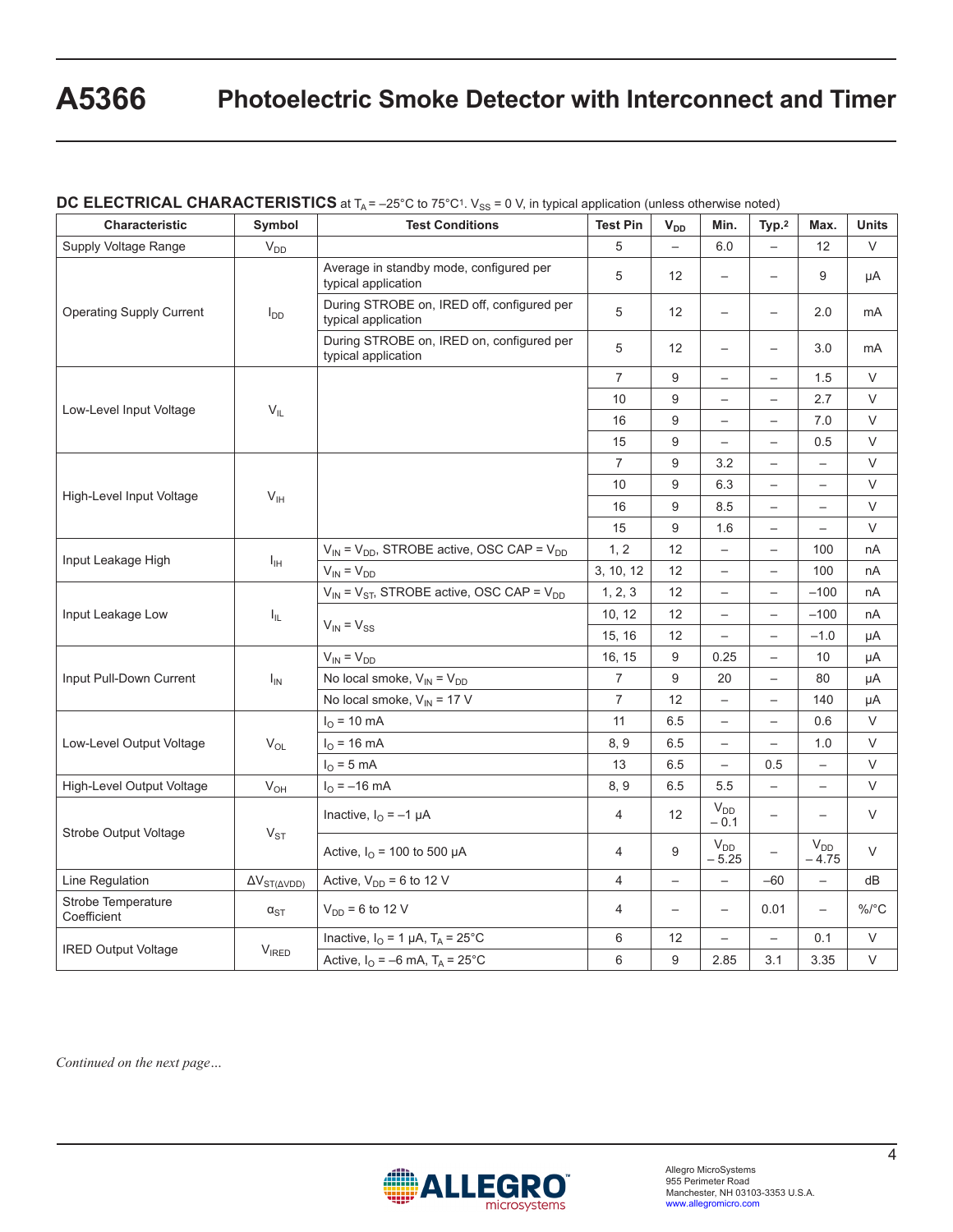### $\bf{DC}\bf{\ \, LECTRICAL}\bf{\ \, CHARACTERISTICS}\bf{ (continued)}$  at T $_A$  = –25°C to 75°C1<sub>,</sub> V<sub>SS</sub> = 0 V, in typical application (unless otherwise noted)

| <b>Characteristic</b>                 | Symbol                                      | <b>Test Conditions</b>                                  | <b>Test Pin</b> | $V_{DD}$                 | Min.                     | Typ. <sup>2</sup> | Max.                     | <b>Units</b> |
|---------------------------------------|---------------------------------------------|---------------------------------------------------------|-----------------|--------------------------|--------------------------|-------------------|--------------------------|--------------|
| Line Regulation                       | $\Delta V_{\text{IRED}(\Delta \text{VDD})}$ | Active, $V_{DD} = 6$ to 12 V                            | 6               |                          | $\overline{\phantom{m}}$ | $-35$             | $\overline{\phantom{m}}$ | dB           |
| <b>IRED Temperature Coefficient</b>   | $\alpha$ <sub>IRED</sub>                    | $V_{DD}$ = 6 to 12 V                                    | 6               |                          |                          | 0.40              | $\overline{\phantom{0}}$ | $\%$ /°C     |
| High-Level Output Current             | $I_{OH}$                                    | $V_{DD}$ = Alarm, I/O active, $V_{OP}$ = $V_{DD}$ – 2 V |                 | 9                        | $-4.0$                   |                   | $\overline{\phantom{0}}$ | mA           |
| OFF Leakage Current High              | $I_{OZ}$                                    | $V_{\Omega} = V_{\text{DD}}$                            | 11, 13          | 12                       | $\overline{\phantom{0}}$ |                   | 1.0                      | μA           |
| <b>OFF Leakage Current Low</b>        | $I_{OZ}$                                    | $V_0 = V_{SS}$                                          | 11, 13          | 12                       | $\overline{\phantom{0}}$ |                   | $-1.0$                   | μA           |
| Low-Battery Alarm Threshold           | $V_{DD(th)}$                                |                                                         | 5               |                          | 6.9                      | 7.2               | 7.5                      | V            |
| Common Mode Voltage                   | $V_{IC}$                                    | Any alarm condition                                     | 1, 2, 3         | $\overline{\phantom{0}}$ | V <sub>DD</sub><br>$-4$  |                   | $V_{DD}$<br>$-2$         | $\vee$       |
| Smoke Comparator<br>Reference Voltage | $V_{REF}$                                   | Any alarm condition                                     | Internal        | $\overline{\phantom{0}}$ | $V_{DD}$<br>$-3.7$       |                   | $V_{DD}$<br>$-3.3$       | $\vee$       |

1Limits over the operating temperature range are based on characterization data. Characteristics are production tested at 25°C only. 2Typical values are at 25°C and are given for circuit design information only.

#### AC ELECTRICAL CHARACTERISTICS at T<sub>A</sub> = -25°C to 75°C<sup>1</sup>. V<sub>SS</sub> = 0 V, in typical application (unless otherwise noted)

| <b>Characteristic</b>      | Symbol            | <b>Test Conditions</b>                               | <b>Test Pin</b> | $V_{DD}$ | Min.                     | Type <sub>1</sub>        | Max.              | <b>Units</b> |
|----------------------------|-------------------|------------------------------------------------------|-----------------|----------|--------------------------|--------------------------|-------------------|--------------|
| <b>Oscillator Period</b>   | $\rm t_{\rm osc}$ |                                                      | 12              | 9        | 9.4                      | 10.5                     | 11.5              | ms           |
|                            | $t_{\sf led1}$    | No local or remote smoke                             | 11              | 9        | 39                       | $\overline{\phantom{0}}$ | 48                | $\mathsf{s}$ |
|                            | $t_{\text{led}}$  | Local smoke                                          | 11              | 9        | 0.45                     | 0.50                     | 0.55              | s            |
| <b>LED Pulse Period</b>    | $t_{\sf{led}}$    | Remote smoke only                                    | 11              | 9        | $\overline{\phantom{0}}$ | No LED<br><b>Pulses</b>  | $\qquad \qquad -$ | s            |
|                            | $t_{\sf led6}$    | Pushbutton test, induced alarm                       | 11              | 9        | 0.45                     | 0.50                     | 0.55              | $\mathsf{s}$ |
|                            | $t_{\sf led7}$    | Timer mode, no alarm                                 | 11              | 9        | 9.67                     | 10.75                    | 11.83             | s            |
| <b>LED Pulse Width</b>     | $t_{w(led)}$      |                                                      | 11              | 9        | 9.5                      | $\qquad \qquad -$        | 11.5              | ms           |
|                            | $t_{\text{st1}}$  | No local or remote smoke                             | 4               | 9        | 9.6                      |                          | 11.9              | $\mathsf{s}$ |
|                            | $t_{st2}$         | After 1 of 3 valid samples                           | 4               | 9        | 1.8                      | 2.0                      | 2.2               | $\mathbf s$  |
| <b>STROBE Pulse Period</b> | $t_{\text{st3}}$  | After 2 of 3 valid samples and during local<br>alarm | 4               | 9        | 0.8                      | 1.0                      | 1.1               | s            |
|                            | $t_{\text{st4}}$  | Remote smoke only                                    | 4               | 9        | 7.2                      | 8.0                      | 8.9               | s            |
|                            | $t_{\rm st5}$     | Chamber test or low battery test, no local<br>alarm  | 4               | 9        | 38.9                     | $\overline{\phantom{0}}$ | 47.1              | S            |
|                            | $t_{\rm st6}$     | Pushbutton test, induced alarm                       | 4               | 9        | 225                      | 252                      | 278               | ms           |
| <b>STROBE Pulse Width</b>  | $t_{w(st)}$       |                                                      | 4               | 9        | 9.5                      | $\qquad \qquad -$        | 11.5              | ms           |

*Continued on the next page…*

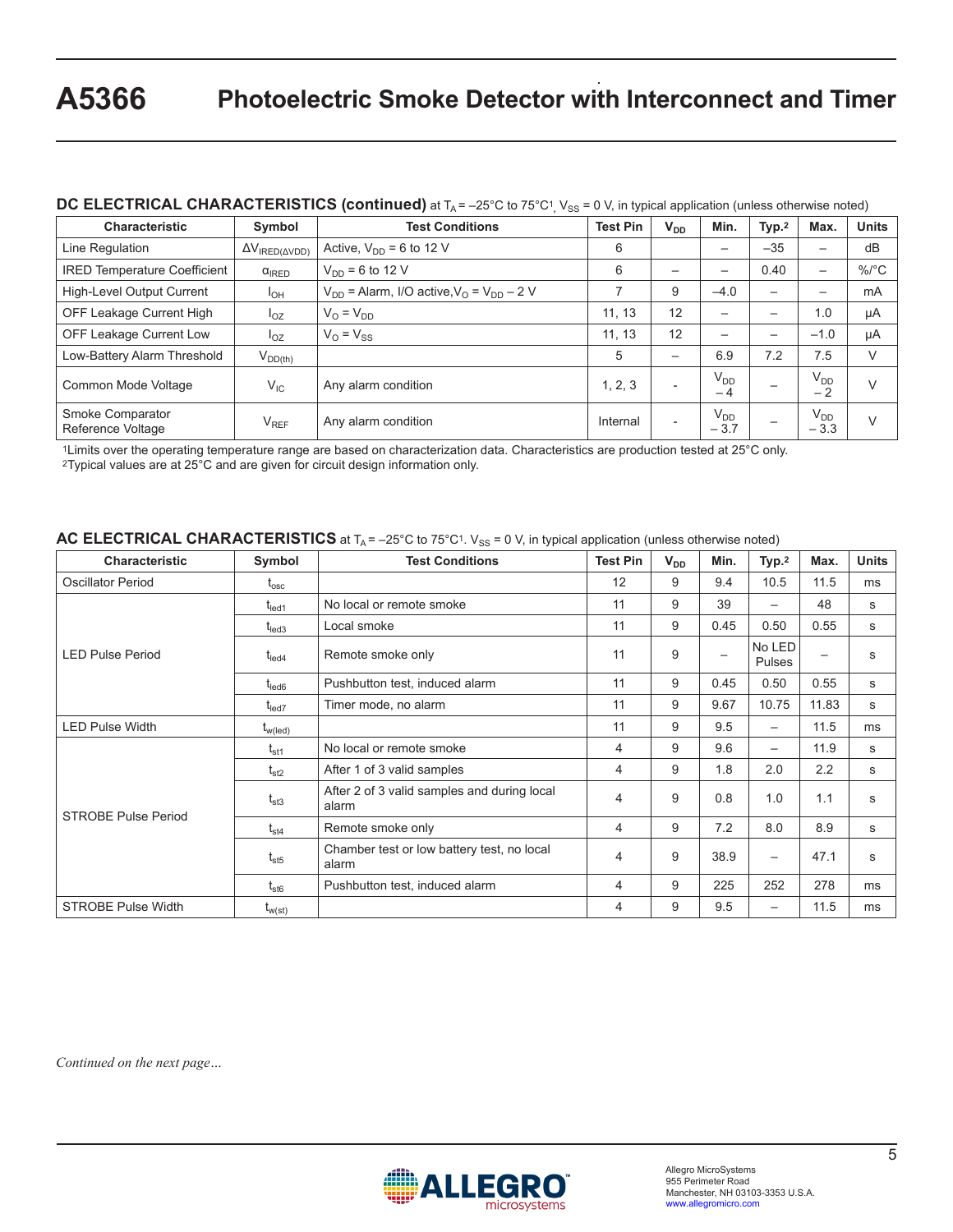| <b>Characteristic</b>       | Symbol               | <b>Test Conditions</b>                                 | <b>Test Pin</b> | $V_{DD}$ | Min.              | Typ. <sup>2</sup>        | Max.                          | <b>Units</b> |
|-----------------------------|----------------------|--------------------------------------------------------|-----------------|----------|-------------------|--------------------------|-------------------------------|--------------|
|                             | $t_{\text{ired1}}$   | No local or remote smoke                               | 6               | 9        | 9.6               | $\overline{\phantom{0}}$ | 11.9                          | s            |
|                             | $t_{\text{ired2}}$   | After 1 of 3 valid samples                             | 6               | 9        | 1.8               | 2.0                      | 2.2                           | S            |
| <b>IRED Pulse Period</b>    | $t_{\text{ired3}}$   | After 2 of 3 valid samples and during local<br>alarm   | 6               | 9        | 0.8               | 1.0                      | 1.1                           | S            |
|                             | $t_{\text{ired4}}$   | Remote smoke only                                      | 6               | 9        | 7.2               | 8.0                      | 8.9                           | S            |
|                             | $t_{\text{ired}5}$   | Chamber test, no local alarm                           | 6               | 9        | 38.9              |                          | 47.1                          | s            |
|                             | $t_{\text{ired6}}$   | Pushbutton test, induced alarm                         | 6               | 9        | 225               | 252                      | 278                           | ms           |
| <b>IRED Pulse Width</b>     | $t_{w(ired)}$        |                                                        | 6               | 9        | 94                |                          | 116                           | μs           |
| <b>IRED Rise Time</b>       | $t_{r(ired)}$        | 10% to 90%                                             | 6               |          |                   | $\overline{\phantom{0}}$ | 30                            | μs           |
| <b>IRED Fall Time</b>       | $t_{\text{f(ired)}}$ | 90% to 10%                                             | 6               |          |                   |                          | 200                           | μs           |
| I/O to Active Delay         | $t_{d(io)}$          | Local alarm                                            | $\overline{7}$  | 9        |                   | $\Omega$                 |                               | s            |
| I/O Charge Dump Duration    | t <sub>dump</sub>    | End of local alarm or test                             | $\overline{7}$  | 9        | 0.9               | 1.0                      | 1.1                           | s            |
| Rising Edge on I/O to Alarm | $t_{r(io)}$          | No local alarm                                         | 7               | 9        | $\qquad \qquad -$ | $\qquad \qquad -$        | $13 \times$<br>$t_{\rm{OSC}}$ | s            |
| Horn Warning Pulse Period   | $t_{\text{horn}}$    | Low battery or degraded chamber sensitivity            | 8, 9            | 9        | 38.9              |                          | 47.1                          | s            |
| Horn Warning Pulse Width    | $t_{w(horn)}$        | Low battery or degraded chamber sensitivity            | 8, 9            | 9        | 9.5               |                          | 11.5                          | ms           |
| Horn On-Time                | $t_{on(horn)}$       | Local or remote alarm                                  | 8, 9            | 9        | 450               | 500                      | 550                           | ms           |
| Horn Off-Time               | $t_{off1(horn)}$     | Local or remote alarm (see Timing Diagrams<br>section) | 8, 9            | 9        | 450               | 500                      | 550                           | ms           |
|                             | $t_{off2(horn)}$     | Local or remote alarm (see Timing Diagrams<br>section) | 8, 9            | 9        | 1350              | 1500                     | 1650                          | ms           |

 $\rm\bf AC\ ELECTRICAL\ CHARACTERISTICS\ (continued)$  at T $_{\rm A}$  = –25°C to 75°C1<sub>,</sub> V<sub>SS</sub> = 0 V, in typical application (unless otherwise noted)

1Limits over the operating temperature range are based on characterization data. Characteristics are production tested at 25°C only. 2Typical values are at 25°C and are given for circuit design information only.

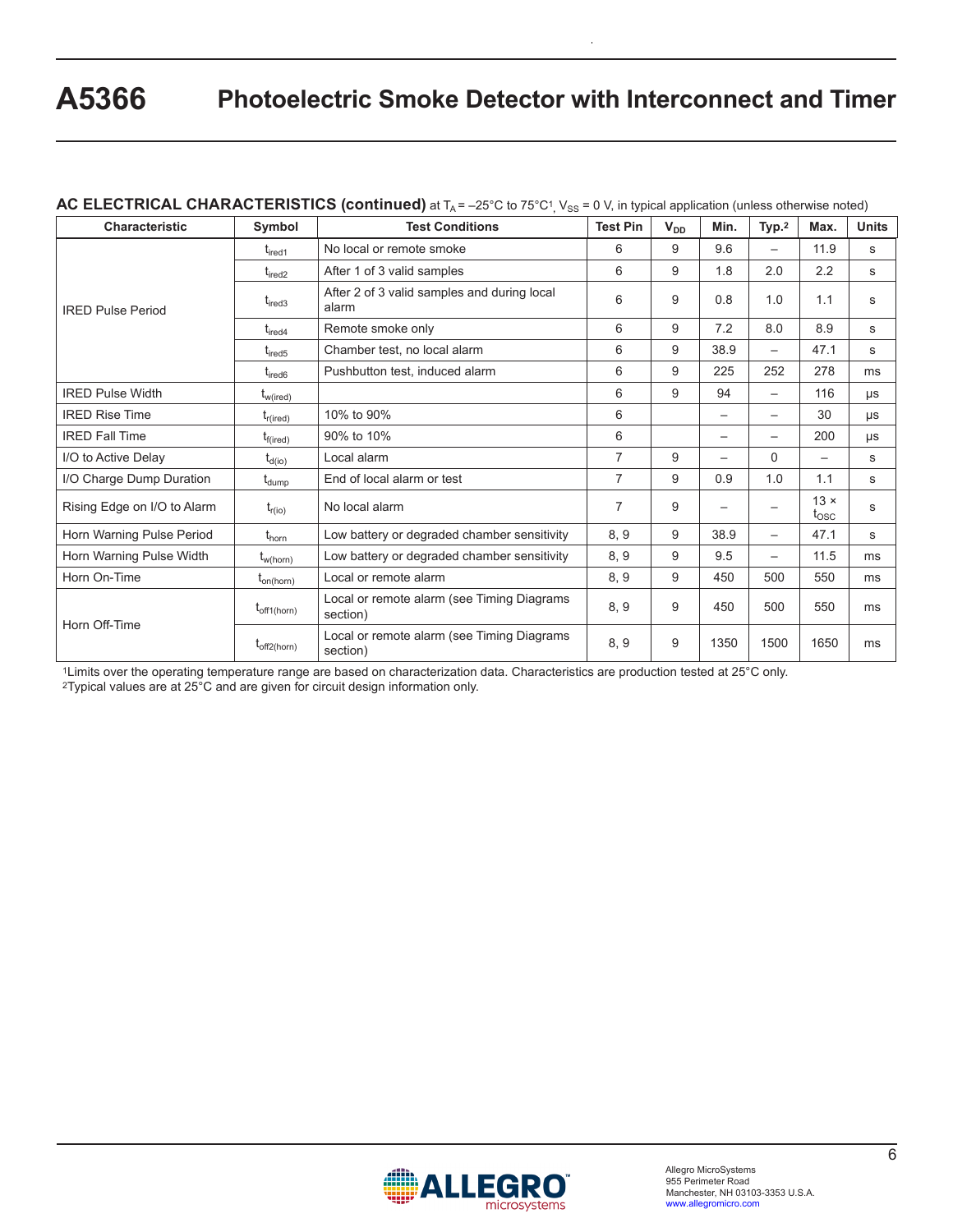## **Pin and Circuit Description (In Typical Application)**

### **C1 Pin**

A capacitor connected to this pin determines the gain,  $A_e$ , of the photoamplifier during the push-to-test mode and during the chamber monitor test. A typical capacitor value for this highgain (supervisory) mode is 0.047 μF, but it should be selected based on the photochamber background reflections reaching the detector and the desired level of sensitivity.  $A_e = 1 + (C_1/10)$ , where  $C_1$  is in pF. A<sub>e</sub> should not exceed 10,000 and thus  $C_1$ should not exceed 0.1 μF. Coupling of other signals to the C1, C2, and DETECT inputs must be minimized.

#### **C2 Pin**

A capacitor connected to this pin determines the gain,  $A_e$ , of the photoamplifier during standby. A typical capacitor value for this low-gain mode is 4700 pF, but it should be selected based on a specific photochamber and the desired level of sensitivity to smoke.  $A_e = 1 + (C_2 / 10)$ , where  $C_2$  is in pF.  $A_e$  should not exceed 10,000 and thus  $C_2$  should not exceed 0.1 µF. This gain increases by a nominal 10% after a local alarm is detected (three consecutive detections). A resistor must be installed in series with the C2 capacitor.

#### **DETECT Pin**

This is the input to the photoamplifier and is connected to the cathode of the photodiode. The photodiode is operated at zero bias and should have low dark leakage current and low capacitance. A shunt resistor must be installed in parallel with the photodiode.

#### **STROBE Pin**

This output provides a strobed, regulated voltage of  $V_{DD}$  – 5 V. The minus side of all internal and external photoamplifier circuitry is referenced to this pin.

#### **VDD Pin**

This pin is connected to the positive supply potential and can range from 6 to 12 V with respect to  $V_{SS}$ .

#### **IRED Pin**

This output provides a pulsed base current for the external NPN transistor, which drives the IR emitter. Its beta should be greater than 100. To minimize noise impact, the IRED output is not active when the horn and visible LED outputs are active.

#### **I/O Pin**

A connection at this pin allows multiple smoke detectors to be interconnected. If any single unit detects smoke, its I/O pin is driven high, and all connected units will sound their associated horns.

As an input, the I/O is sampled every fourth clock cycle (nominally 42 ms). When the I/O pin is driven high by another device, three consecutive samples with I/O high plus one additional cycle (nominally 10.5 ms) are required to cause an alarm. If the I/O falls below its threshold at any time during those (nominally) 95 ms, an internal latch is reset and there will not be an alarm. Thus, depending on when during the (nominally) 42 ms sample cycle I/O is initially forced high, the I/O must remain high for a minimum of (nominally) 95 to 137 ms to cause an alarm. This filtering provides significant immunity to I/O noise.

The LED is suppressed when an alarm is signaled from an interconnected unit, and any local alarm condition causes this pin to be ignored as an input. An internal NMOS device acts as a charge dump to aid in applications involving large (distributed) capacitance, and is activated at the end of a local or test alarm. This pin has an on-chip pull-down device and must be left unconnected if not used. In the application, there should be a series current-limiting resistor to other smoke alarms.

#### **HORN1, HORN2, FEEDBACK Pins**

These three pins are used with a self-resonating piezoelectric transducer and horn-starting external passive components. The output HORN1 is connected to the piezo metal support electrode. The complementary output, HORN2, is connected to the ceramic electrode. The FEEDBACK input is connected to the feedback electrode. If the FEEDBACK pin is not used, it must be connected to VSS.

#### **LED Pin**

This open-drain NMOS output is used to directly drive a visible LED. The load for the low-battery test is applied to this output. If an LED is not used, it should be replaced with an equivalent resistor (typically 500 to 1000  $\Omega$ ) such that the battery loading remains about 10 mA. The low-battery test does not occur coincident with any other test or alarm signal. The LED also indicates detector status as follows (with component values as in the typical application, all times nominal):

| Condition        | Pulse Occurrence |
|------------------|------------------|
| Standby          | Every 43 s       |
| Local Smoke      | Every $0.5 s$    |
| Remote Alarm     | No pulses        |
| <b>Test Mode</b> | Every $0.5 s$    |
| Timer Mode       | Every 10 s       |

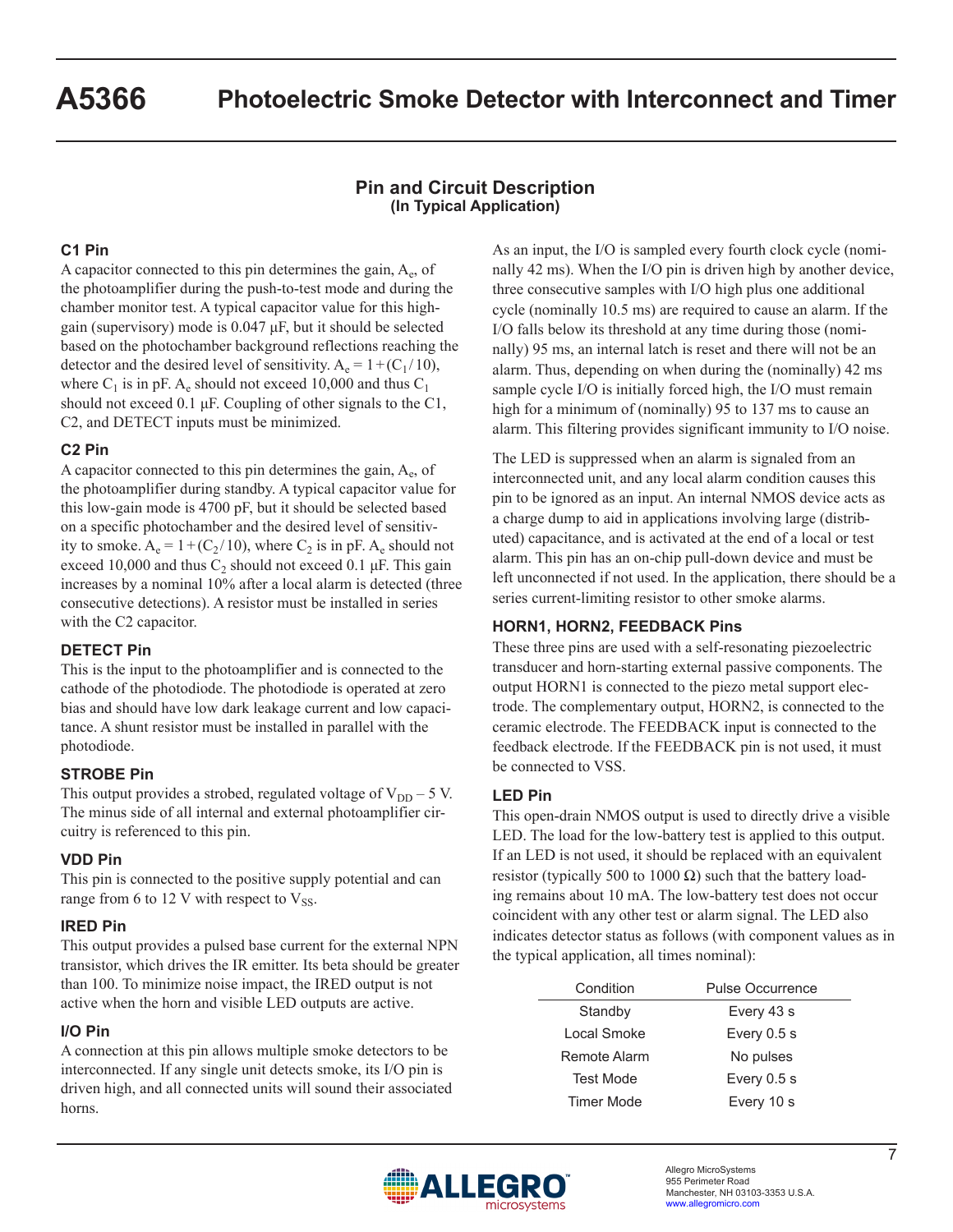#### **OSC CAP (Oscillator Capacitor) Pin**

A capacitor between this pin and VDD, along with a parallel resistor, forms part of a two-terminal oscillator and sets the internal clock low time. With component values shown, this nominal time is 10.4 ms and essentially the oscillator period. The internal clock low time can be calculated by:

 $T_{low} = 0.693 \times R_{OSCCAP} \times C_{OSCCAP}$ .

#### **TIMING RES (Timing Resistor) Pin**

A resistor between this pin and OSC CAP is part of the twoterminal oscillator and sets the internal clock high time, which is also the IRED pulse width. With component values shown, this time is nominally 105 μs. The internal clock high time can be calculated by:

 $T_{\text{high}} = 0.693 \times R_{\text{TIMINGRES}} \times C_{\text{OSCCAP}}$ .

#### **VSS Pin**

This pin is connected to the negative supply potential (usually ground).

#### **HUSH Pin**

This input pin has an internal pull-down device and serves two purposes in standby mode. It serves to enable/disable entering the internal 10-minute (nominal) "hush" timer mode, and also as the reference for the smoke comparator during timer mode. When the voltage on this pin is greater than 1.5 V, entering timer mode is enabled, and a high-to-low transition on the TEST pin resets and starts timer mode. If use of timer mode is not desired, this pin can be connected to VSS or left open, and a voltage of less than 0.5 V on the pin will disable timer mode. During timer mode, the smoke comparator reference is established by a resistive divider (Rx1 and Rx2) between the VDD and STROBE pins and allows the detector to operate with reduced sensitivity during timer mode. This allows the user to hush alarms caused by nuisance smoke or steam (such as from cooking). When not in timer mode, the smoke comparator reference is set internally to approximately  $V_{DD}$  – 3.5 V.

#### **TEST Pin**

This pin has an internal pull-down device and is used to manually invoke two test modes and timer mode.

Push-to-Test mode is initiated by a voltage greater than approximately  $V_{DD}$  – 0.5 V on this pin (usually the depression of a normally-open pushbutton switch to VDD). After one oscillator cycle, the amplifier gain is increased by internal selection of C1 so that background reflections in the smoke chamber can be used to simulate a smoke condition, and IRED pulses every 252 ms (nominal). After the third IRED pulse (three consecutive simulated smoke conditions), the successful test activates

the horn drivers and the I/O pin, and the LED blinks once every 0.5 s. If the test fails, the LED will not blink, the horn will not sound, and the I/O pin will remain low. When the pushbutton is released, the input returns to  $V_{SS}$  due to the internal pull down. After one oscillator cycle, the amplifier gain returns to normal, and after three additional IRED pulses (less than one second), the device exits this mode and returns to standby. This high-to-low transition on TEST also resets and starts the 10-minute (nominal) "hush" timer mode, if the mode is enabled via the HUSH pin.

Diagnostic Test/Calibration Mode is available to facilitate calibration and test of the IC and the assembled detector. It is initiated by pulling TEST below  $V_{SS}$  by continuously drawing 400 μA from the pin for at least one clock cycle on OSC CAP. The current should not exceed 800 μA and under these conditions, TEST pin voltage will clamp at approximately 250 mV below  $V_{SS}$ . One option is to connect TEST to a –5 V supply through a 12 k $\Omega$  resistor. In this mode, certain device pins are reconfigured as described in table 1. The IRED pulse rate is

| <b>Pin Name</b>                                                                                                                                                             | <b>Alternate Configuration</b>                                                                                                                                                                                                                                                                                            |  |
|-----------------------------------------------------------------------------------------------------------------------------------------------------------------------------|---------------------------------------------------------------------------------------------------------------------------------------------------------------------------------------------------------------------------------------------------------------------------------------------------------------------------|--|
| I/O                                                                                                                                                                         | Disabled as an output. A logic high on this pin places the<br>photoamplifier output on C1 or C2 as determined by the<br>HUSH pin. The amplifier output appears as pulses.                                                                                                                                                 |  |
| <b>HUSH</b>                                                                                                                                                                 | If the I/O pin is high, this pin controls the amplifier gain<br>capacitor. If this pin is low, normal gain is selected and<br>the amplifier output is on pin C1. If this pin is high,<br>supervisory gain is selected and the amplifier output is<br>on $C2$ .<br>NOTE: If I/O is low, four rising edges on this pin will |  |
|                                                                                                                                                                             | cause the device to exit diagnostic/calibration mode and<br>enter an Allegro-defined test mode.                                                                                                                                                                                                                           |  |
| FEED-<br><b>BACK</b>                                                                                                                                                        | If the I/O pin is high and the HUSH pin is low (normal<br>gain), taking this pin to a high logic level increases the<br>amplifier gain by ≈10% (hysteresis).                                                                                                                                                              |  |
| OSC CAP                                                                                                                                                                     | This pin may be driven by an external clock source.<br>Driving this pin low and high drives the internal clock low<br>and high. The external RC network may remain intact.                                                                                                                                                |  |
| HORN1                                                                                                                                                                       | This pin is reconfigured as the smoke integrator output.<br>Three consecutive smoke detections will cause this pin<br>to go high and three consecutive no-smoke detections<br>cause this pin to go low.                                                                                                                   |  |
| This pin becomes a low-battery indicator. The open-drain<br>NMOS output is normally off. If $V_{DD}$ falls below the low-<br>LED<br>battery threshold, the output turns on. |                                                                                                                                                                                                                                                                                                                           |  |

#### **Table 1. Alternate Pin Configuration During Diagnostic Test/Calibration Mode**

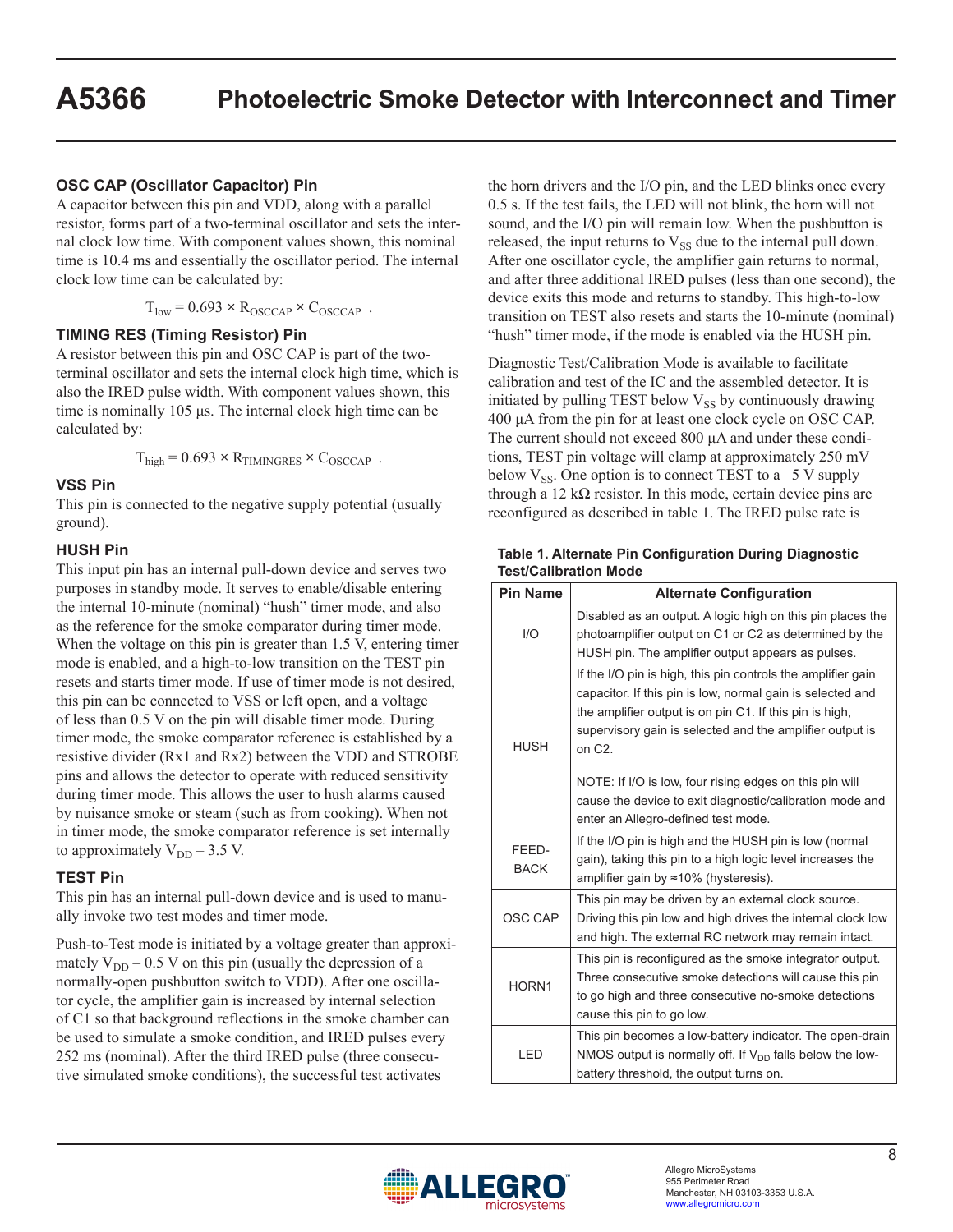increased to one pulse every OSC CAP cycle and the STROBE pin is always active. To exit this mode, the TEST pin should be floated, or returned to  $V_{SS}$ , for at least one OSC CAP cycle.

### **Alarm Indications**

Alarm conditions include: local smoke detection, a remote alarm, low battery, or degraded chamber sensitivity. These are indicated by a combination of horn and LED signals, which continue until the alarm condition is resolved. A local alarm always overrides a remote alarm, and a local or remote alarm will inhibit warning signals for low battery or degraded chamber.

During a local or a remote alarm condition, the horn output is a continuous modulated tone (temporal horn pattern), nominally: 0.5 seconds on, 0.5 seconds off, 0.5 seconds on, 0.5 seconds off, 0.5 seconds on, and 1.5 seconds off. The visible LED distinguishes a local alarm from a remote alarm. During a local alarm, the LED blinks every 0.5 seconds (nominally), but during a remote alarm, the LED is disabled and does not blink.

The degraded-chamber test occurs periodically (nominally every 43 seconds). During this test, the gain of the photoamplifier is switched to the high (supervisory) level, set by C1. The device expects that the photodiode will receive enough reflected background light in the chamber to cause an alarm condition. If a faulty, dirty, or obstructed chamber prevents this for two consecutive tests, the device signals degraded chamber with one short (nominally 10 ms) horn chirp every 43 seconds, essentially halfway between LED flashes. The condition is resolved when the chamber is either cleared or cleaned.

The low-battery test also occurs periodically (also nominally every 43 seconds, but offset from the degraded-chamber test). During this test, the load of the LED is applied to the battery, and a resistive divider off  $V_{DD}$  is compared to an internal band-gap reference. If  $V_{DD}$  is below the threshold, the device signals low battery with one short (nominally 10 ms) horn chirp every 43 seconds, occurring almost simultaneously with the visible LED flash. The condition is resolved when the battery is replaced.

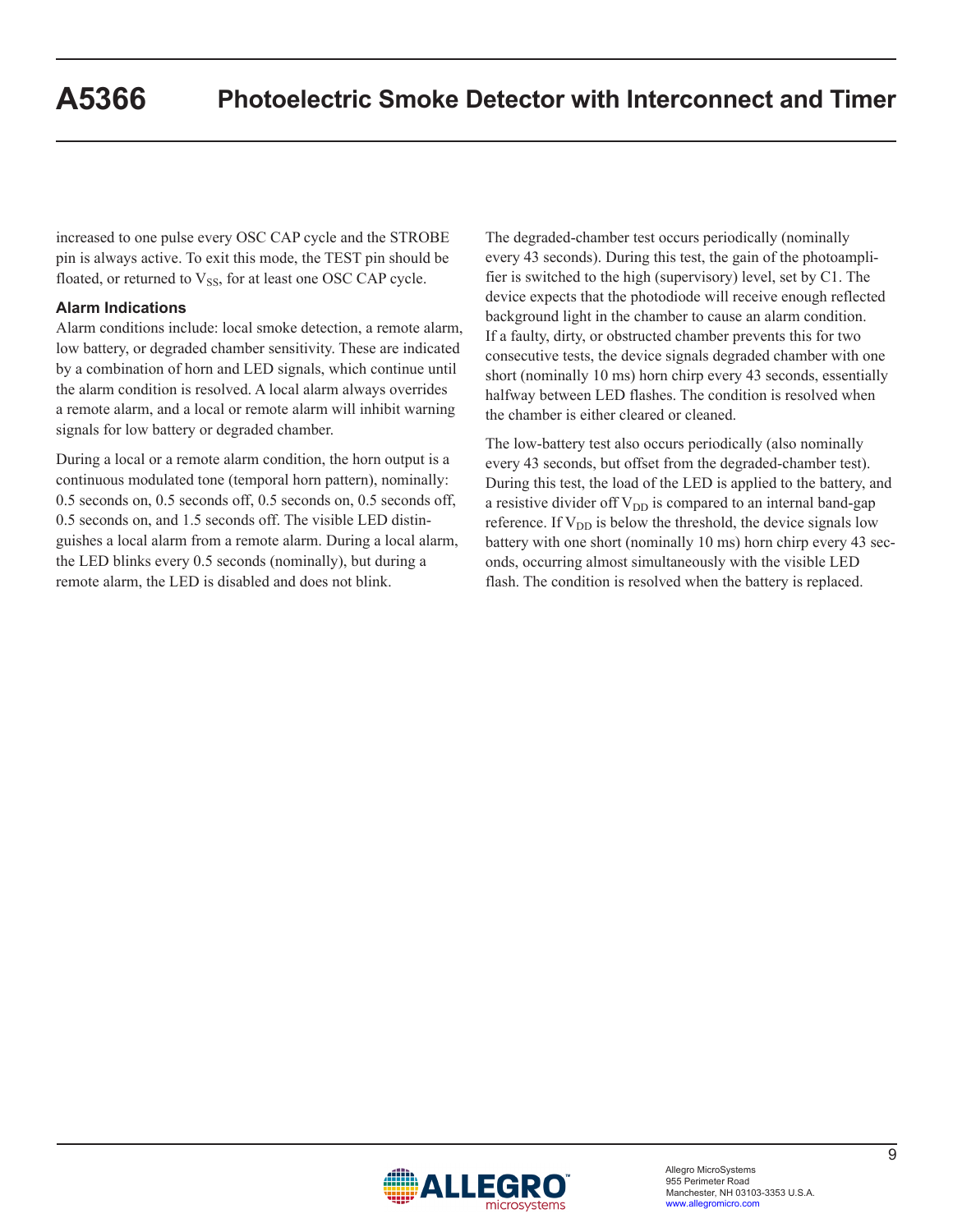



Allegro MicroSystems 955 Perimeter Road Manchester, NH 03103-3353 U.S.A. www.allegromicro.com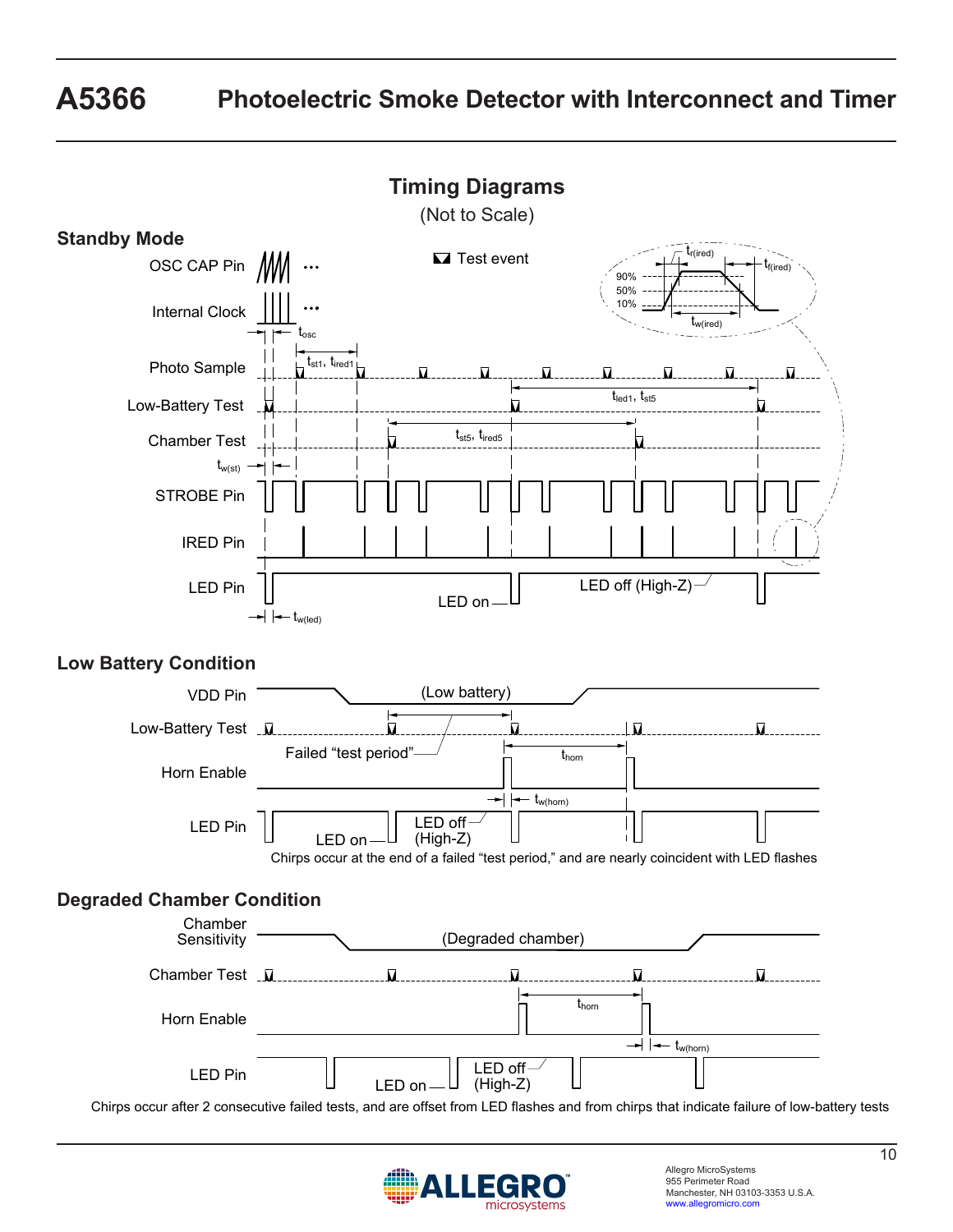# **A5366 Photoelectric Smoke Detector with Interconnect and Timer**

#### Horn Enable  $h(\text{hom})$  ton  $\left| \begin{array}{ccc} \text{tr}_{(110111)} & \bullet \\ \hline \end{array} \right|$  toff1(horn) t<sub>off2(horn)</sub> I/O Pin LED Pin  $t_{st2}$ ,  $t_{\text{ired2}}$  $\mathsf{t}_{\mathsf{w}(\mathsf{led})}$ 3rd strobe without smoke STROBE Pin IRED Pin  $t_{w(st)}$ t<sub>dump</sub> I/O Charge Dump (Output)  $t_{\sf led3}$  $t_{\text{st3}}$ ,  $t_{\text{ired3}}$   $t_{\text{st3}}$ ,  $t_{\text{ired3}}$  $-1$ st strobe with smoke  $\leftarrow$  3rd strobe with smoke LED off (High-Z) LED on **Local Smoke Detection Alarm Condition**

## **Remote Alarm Condition**



## **Test Alarm Mode**



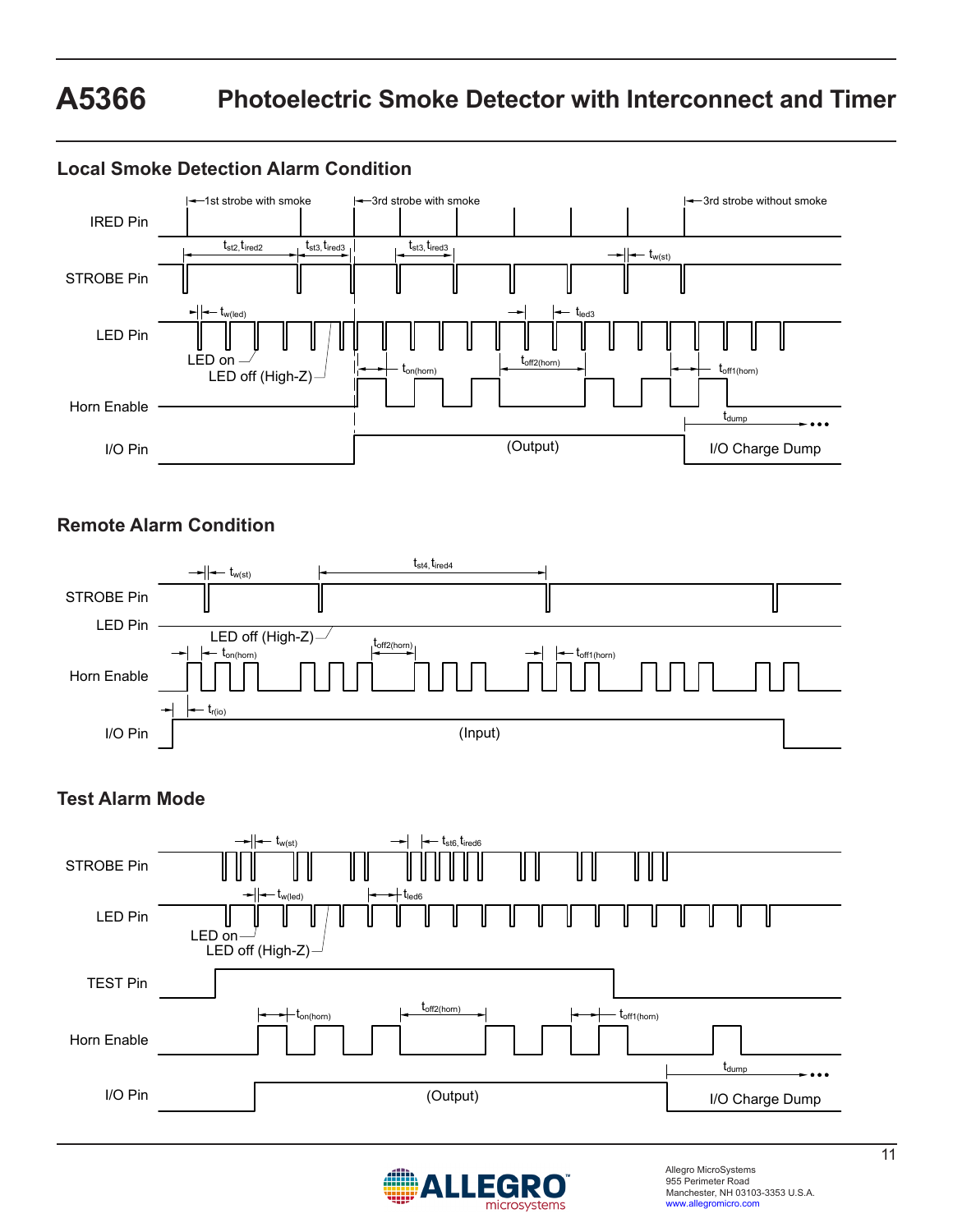# **A5366 Photoelectric Smoke Detector with Interconnect and Timer**

**Package A, 16-Pin DIP**





**Package LW, 16-Pin SOIC**